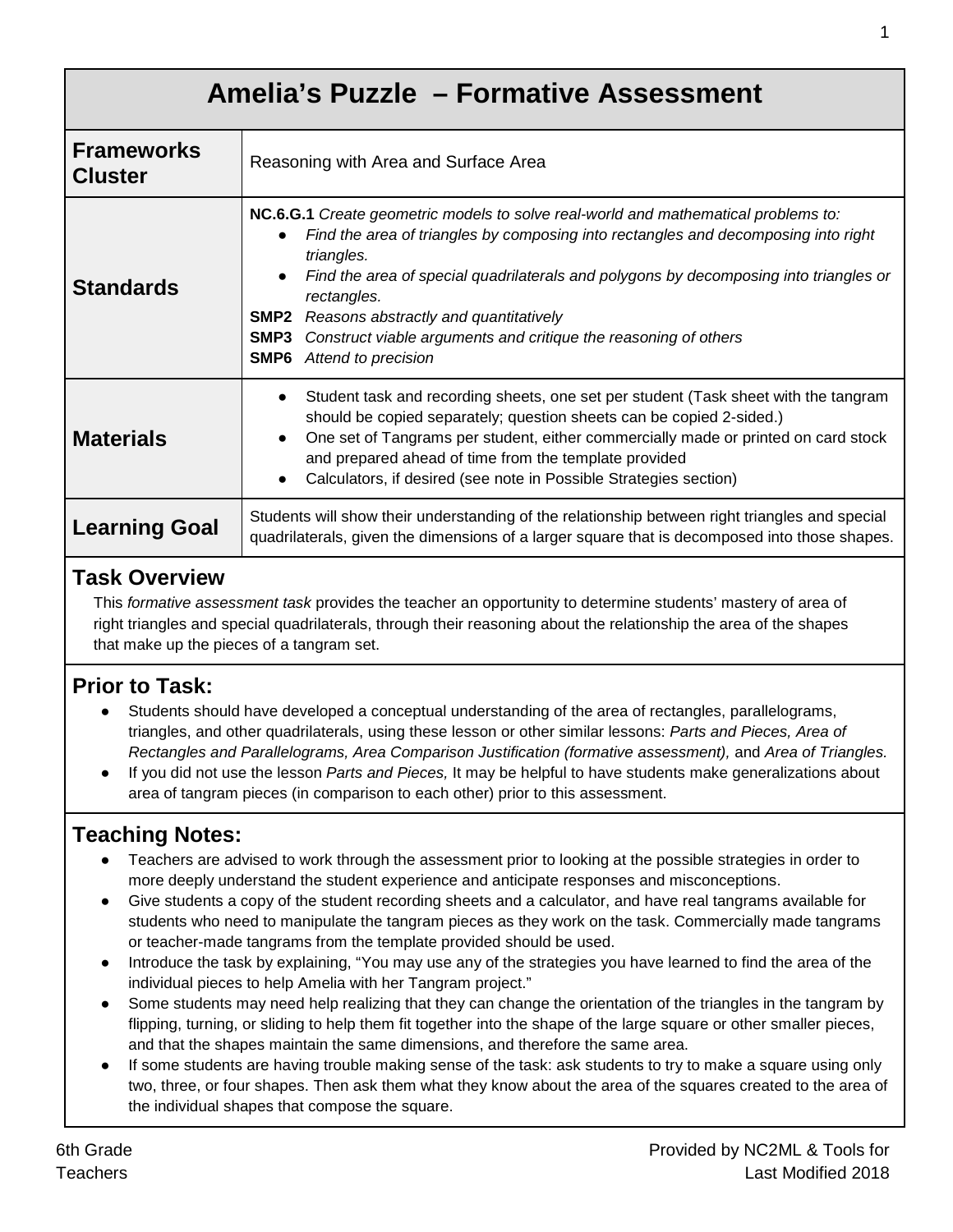- You may consider assigning this as a partner assessment, especially for struggling students.
- Task follow up: Review solutions with students through hands-on exploration and having students demonstrate their reasoning (an interactive whiteboard or document camera would be helpful). Focus on *different* strategies that students used to correctly determine the area of the same shapes, making connections between the strategies when appropriate. Consider using the [Class Discussion Planner](https://docs.google.com/document/d/1qKEV0p1zLhppNpwhYp3WqdkUw_ApvGdycuvLbvSLKEw/edit?usp=sharing) [\(https://tinyurl.com/discussion](https://tinyurl.com/discussion-planner)[planner\)](https://tinyurl.com/discussion-planner) as a guide.
- After students have had sufficient practice with area of a triangles and parallelograms, this assessment can be followed up with the lesson *Mosaic Area.*
- Extension questions (optional):
	- If the large triangle has an area of 1 square unit, what would be the area of each of the other pieces?
	- If the small square has an area of 1 square unit, what would be the area of each of the other pieces?
	- *You may substitute any desired numbers or Tangram shapes in the questions above, but be sure to*  work through the solutions ahead of time to be sure the resulting numbers are appropriate for the level *of challenge intended.*

Lesson plan template adapted from *Taking Action: Implementing Effective Mathematics Teaching Practices*, NCTM, 2017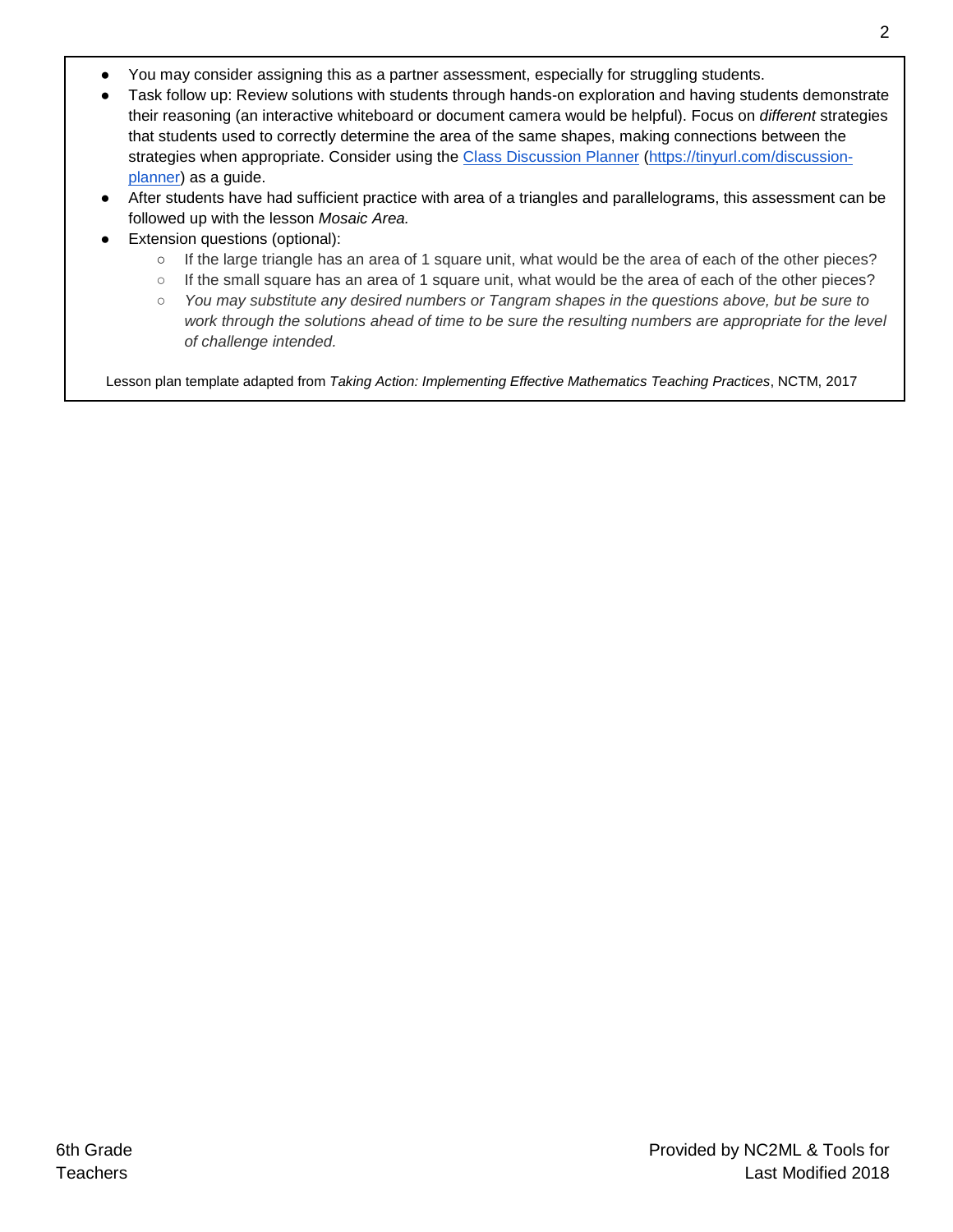| $\mathbf{N}$<br>.<br><b>Name</b> |  |
|----------------------------------|--|
| $\overline{\phantom{a}}$<br>Date |  |

## Amelia's Puzzle

Amelia put the Tangram puzzle pieces into a 12 cm square. She wants to find the area of each individual shape so she can use them to build and design more puzzles.

- Use what you know about finding the area of polygons to help her determine the area of each piece.
- You may write or draw on this paper to help you find the area of each piece. When you're finished, answer the questions on the other pages.

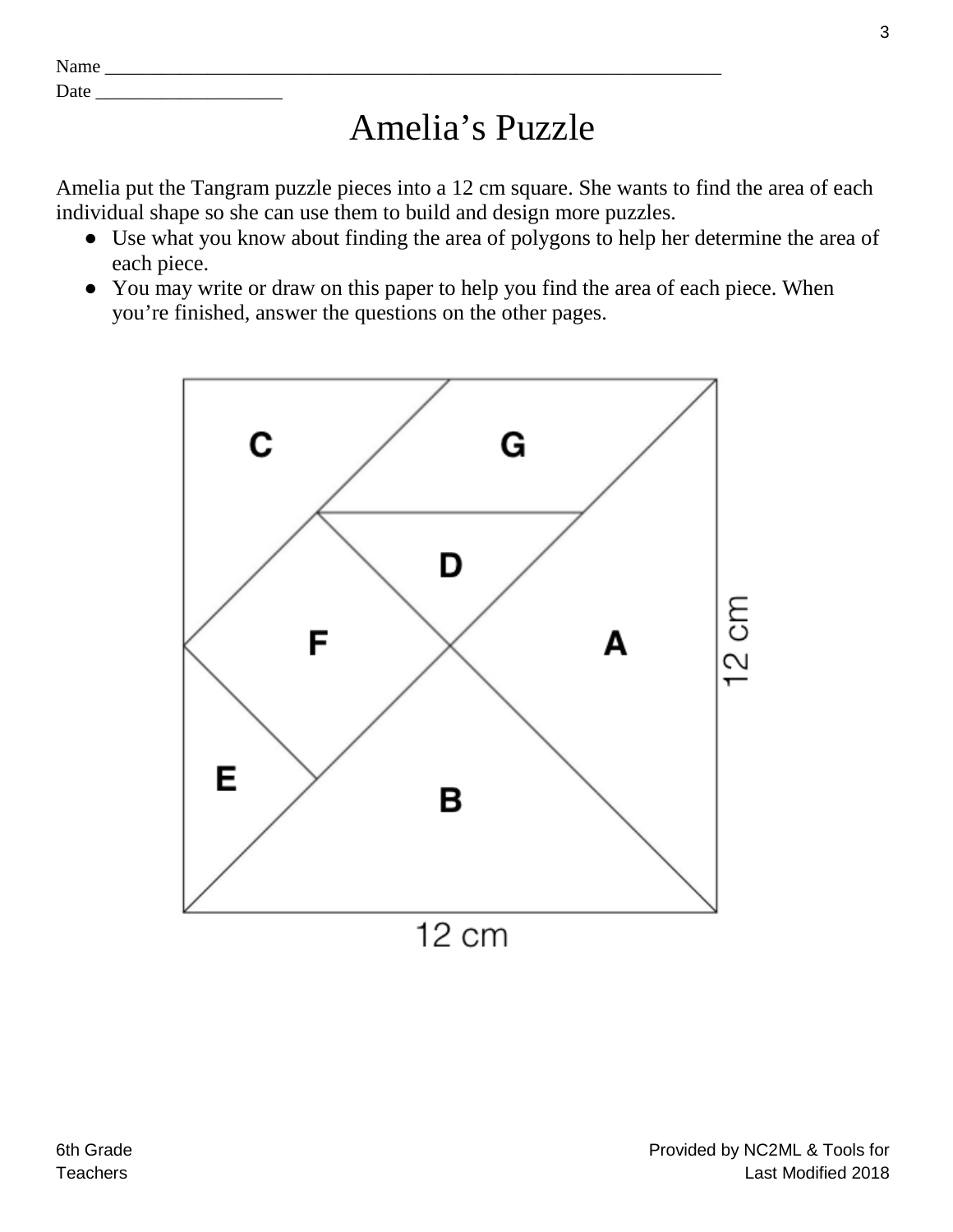| <b>NT</b><br>21 L L<br>110112 |  |
|-------------------------------|--|
|                               |  |

Date \_\_\_\_\_\_\_\_\_\_\_\_\_\_\_\_\_\_\_\_

# Amelia's Puzzle

1. What are the areas of Amelia's puzzle pieces?

| <b>Shape Letter</b>    | Area of Shape (in cm <sup>2</sup> ) | <b>Shape Letter</b>   | Area of Shape (in cm <sup>2</sup> ) |
|------------------------|-------------------------------------|-----------------------|-------------------------------------|
| (large triangle)       |                                     | E<br>(small triangle) |                                     |
| B<br>(large triangle)  |                                     | F<br>(square)         |                                     |
| С<br>(medium triangle) |                                     | G<br>(parallelogram)  |                                     |
| D<br>(small triangle)  |                                     |                       |                                     |

When answering the following questions, explain using terms like *tangram, length, width, area, base, height, dimension, isosceles triangle, right triangle, square, parallelogram, compose, decompose, and polygon*

2. What was the first piece you chose to find the area of? How did you find its area?

3. Explain how you found the area of one shape that is a *different shape* from the first piece you found the area of.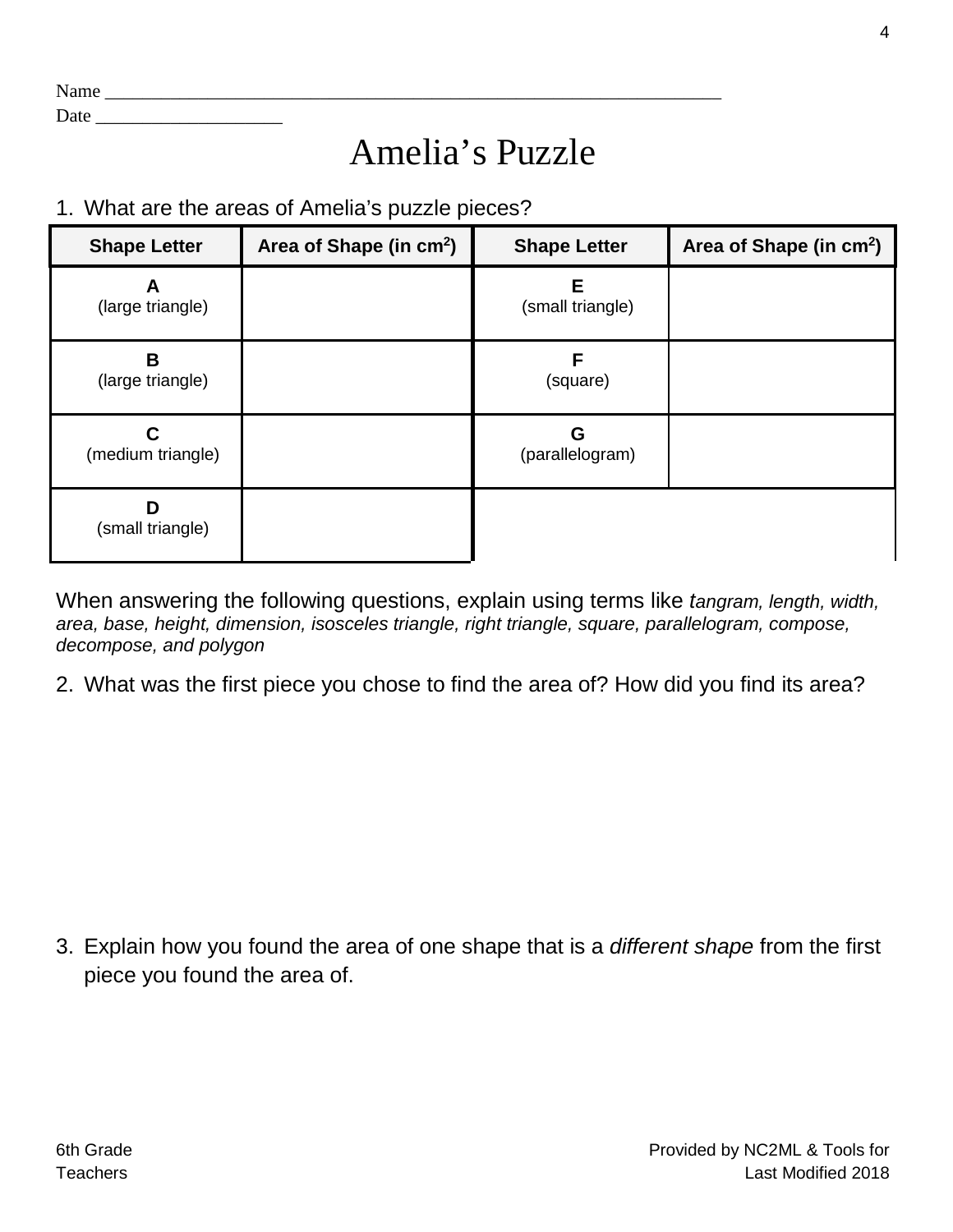4. Explain how you found the area of one other shape that is either a *different size* or a *different shape* from the pieces you chose for questions 2 and 3.

5. Describe the relationship between the area of the whole square and the area of a large triangle (A or B).

6. Besides the two small triangles and the two large triangles, are there other shapes in the tangram have the same area? How do you know?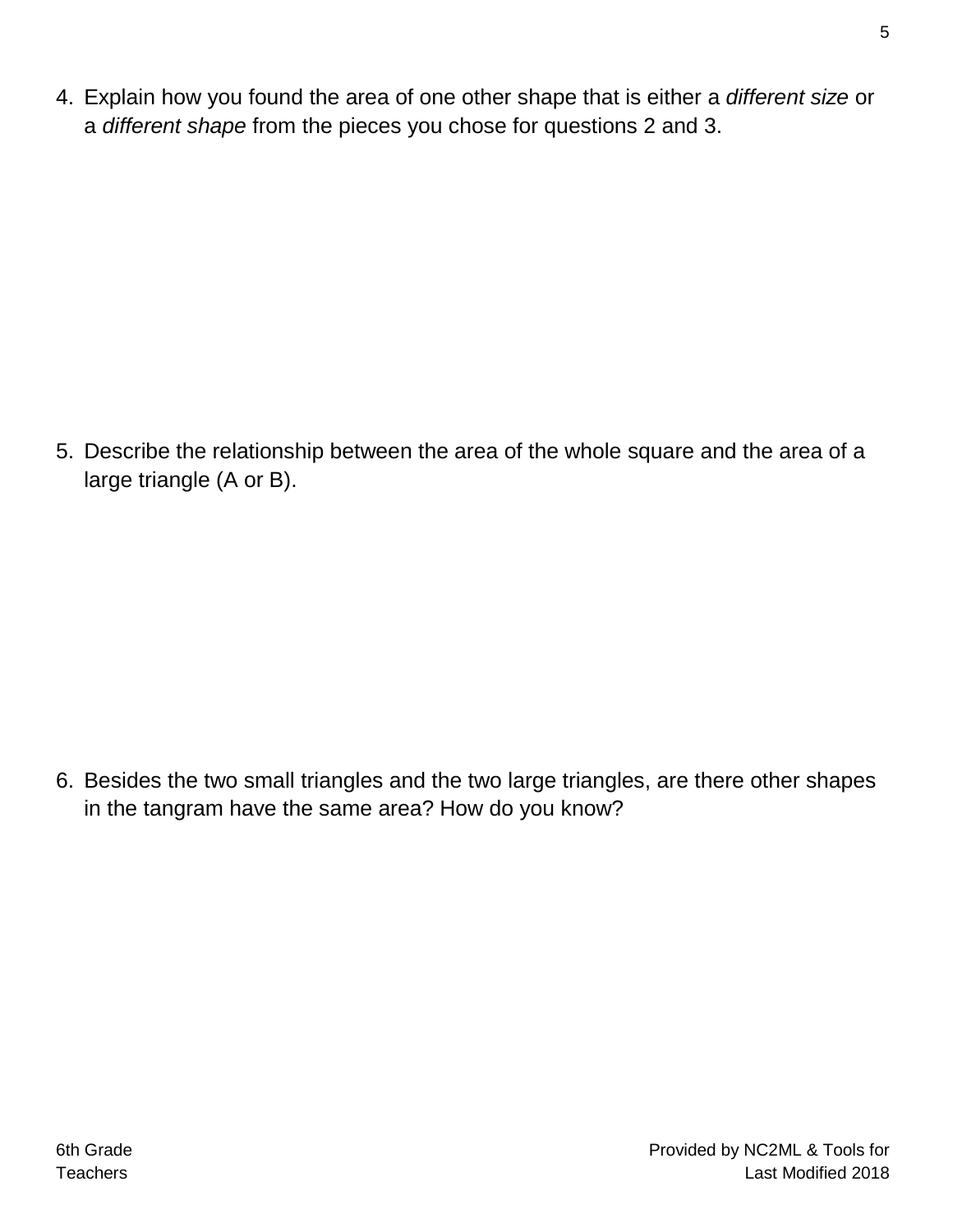



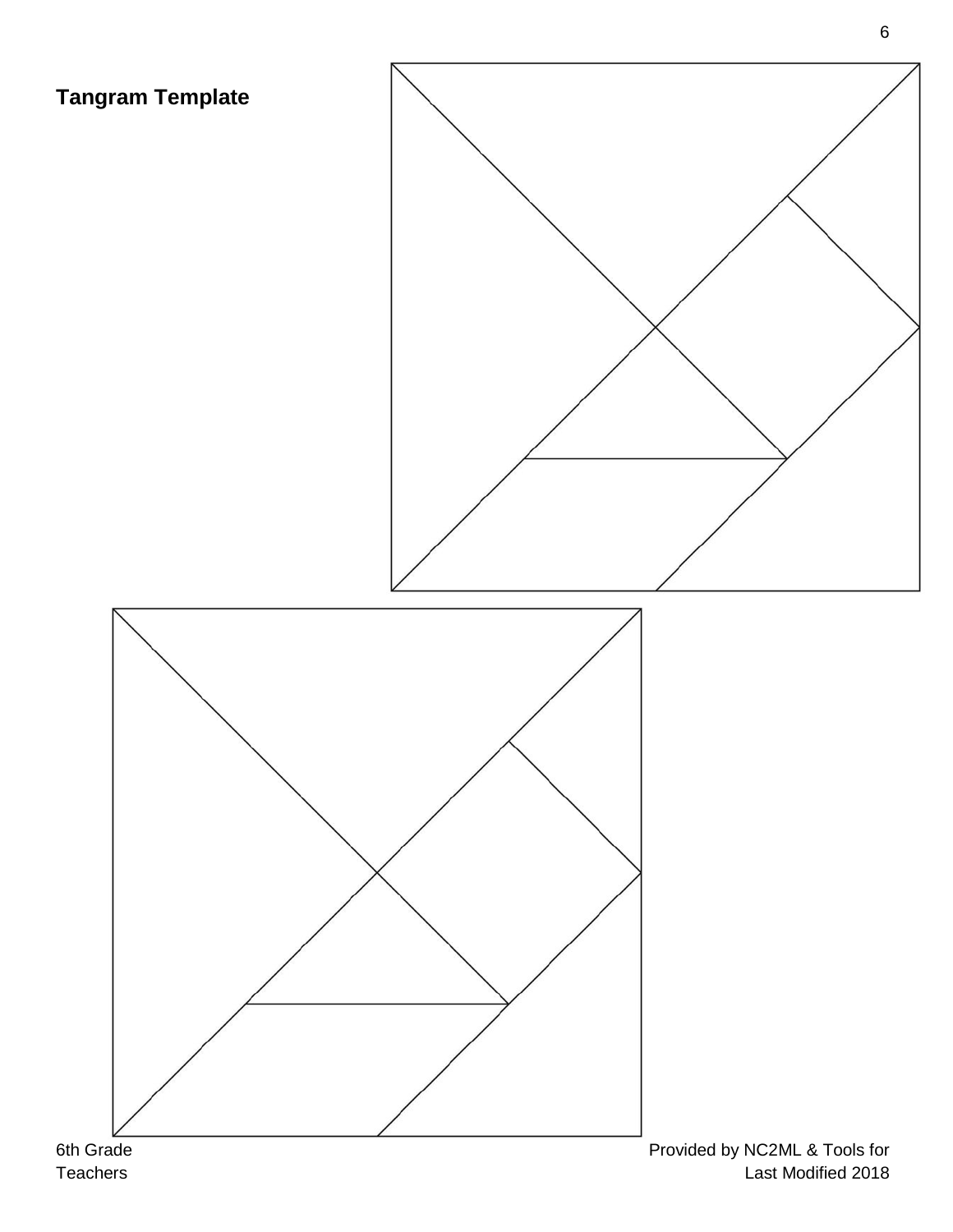### **Possible Strategies/Anticipated Responses:**

- Note that the goal of this assessment is to determine what students know about determining area and the relationships between the areas of shapes, not on calculation. Therefore, calculator use is reasonable. However, if calculators are allowed, students should be required to write the numbers and operations they're entering into the calculator so that the teacher and others can follow their logic.
- Students should not use rulers to measure the dimensions of each Tangram piece; rather, they should use reasoning and logic to find the area of each piece based on the information given.
- The Pythagorean Theorem, which is introduced in 8th grade, is needed to determine any diagonal lengths in the tangram puzzle (for example, the side lengths of piece F, the small square). Therefore, 6th grade students will not be able to use any non-horizontal/vertical dimensions of side lengths in their calculations.

| <b>Shape &amp; Letter</b> | Area of Shape( in cm <sup>2</sup> ) |  |
|---------------------------|-------------------------------------|--|
| Large Triangle - A        | $36 \text{ cm}^2$                   |  |
| Large Triangle - B        | $36 \text{ cm}^2$                   |  |
| Medium Triangle - C       | 18 $cm2$                            |  |
| <b>Small Triangle - D</b> | $9 \text{ cm}^2$                    |  |
| <b>Small Triangle - E</b> | $9 \text{ cm}^2$                    |  |
| Square - F                | $18 \text{ cm}^2$                   |  |
| Parallelogram - G         | 18 $cm2$                            |  |

1. Area of Amelia's Puzzle Pieces (*See image below for strategies students might use.)*



Students can use a variety of strategies to find the areas of each shape within the Tangram puzzle, including several shown in the diagram on the left.

Another strategy is to decompose the entire puzzle into the smallest triangle size (D and E), realizing that the square could be made of 16 of those triangles, so the area of each triangle is  $(12)(12)/16 = 9$ cm2, and then use that area to find the area of the other shapes. For example, square F can be decomposed into 2 small triangles, so its area is  $(2)(9)=18$ .

**Although the formula (b x h)/2 or ½ bh may be used, the intent of this task is to assess students' reasoning about area using the decomposed square, and composing smaller shapes into larger shapes to investigate area, not the mastery of area formulas.**

2. What was the first piece you chose to find the area of? How did you find its area?